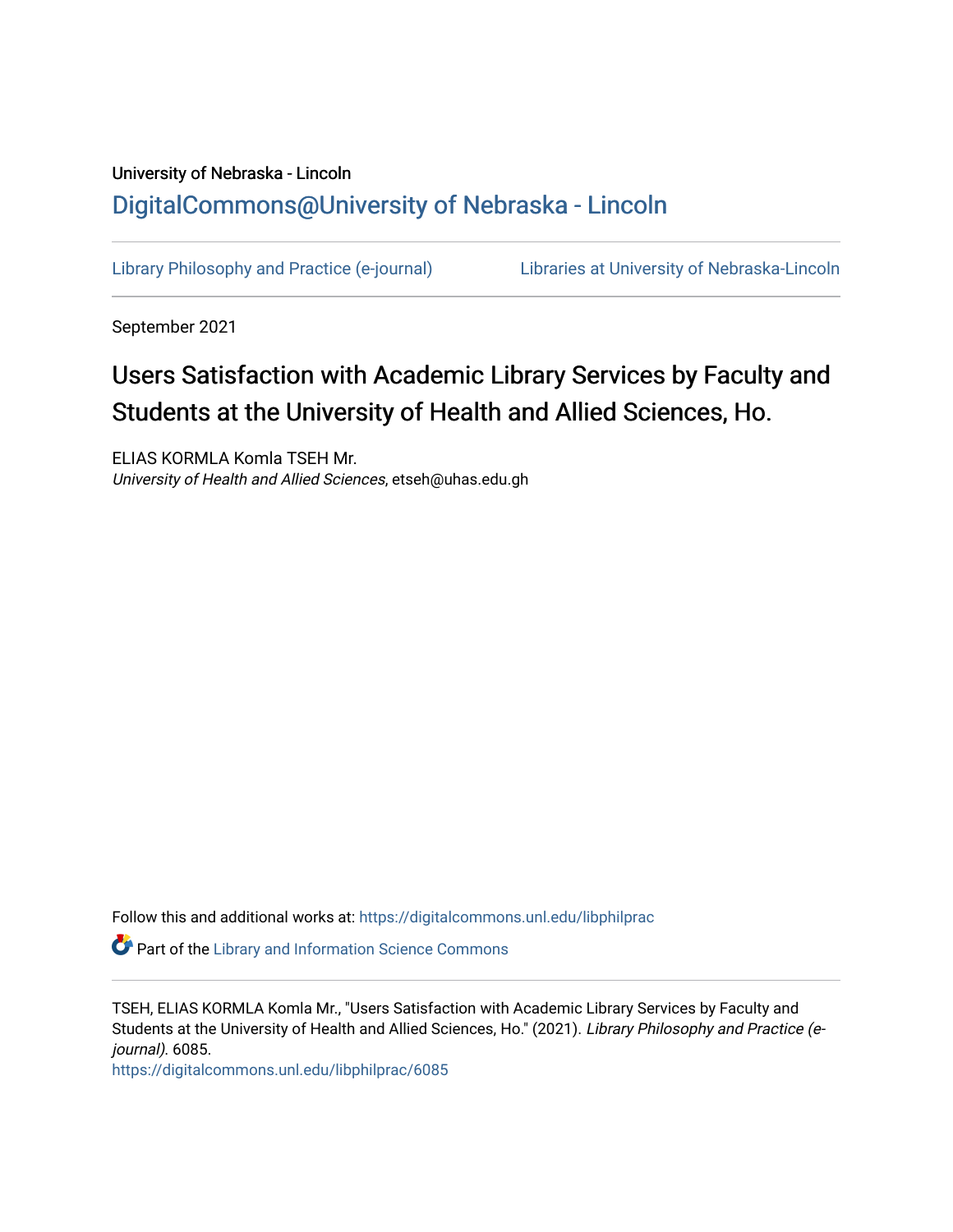# **Users Satisfaction with Academic Library Services by Faculty and Students at the University of Health and Allied Sciences, Ho.**

# **ABSTRACT**

Academic libraries today are facing their greatest challenge since the explosion in tertiary education and academic publishing all over the world. In every institution, there is an existence of academic libraries to support teaching, learning and research work. Academic libraries were mostly established to support higher learning institutions in order to promote research teaching and learning in the universities. Faculty and students mostly make use of the library for information they may need to satisfy their needs in academic discourse. This paper examines the relationship between service quality and users satisfaction at UHAS and also examines how user surveys have been employed. The study revealed that the faculty and students who formed the population of the study were found to have used the library mostly. It was revealed that users were satisfied with the services of the library.

**Keywords**: Users, satisfaction, Academic, Library, Services, Faculty, Students, UHAS

# INTRODUCTION

# **Background to the Study**

Academic libraries are libraries attached to academic institutions of higher learning to serve teaching and research needs of students and staff. These libraries serve two complementary purposes: to support the university curriculum, and to support research of the university faculty and students. The library plays a key role in the nation building process. Adeniran, (2011). noted that academic libraries today are facing their greatest challenge since the explosion in tertiary education and academic publishing all over the world. The author further argued that the global digital revolution is affecting both the traditional forms of the creation, organization and dissemination of knowledge and the world of tertiary education itself. Academic libraries should strive to survive and grow their user base focusing on meeting their users' expectations. Dahan, Taib, Zainudin, & Ismail (2016) in the paper noted that user perceptions and expectation studies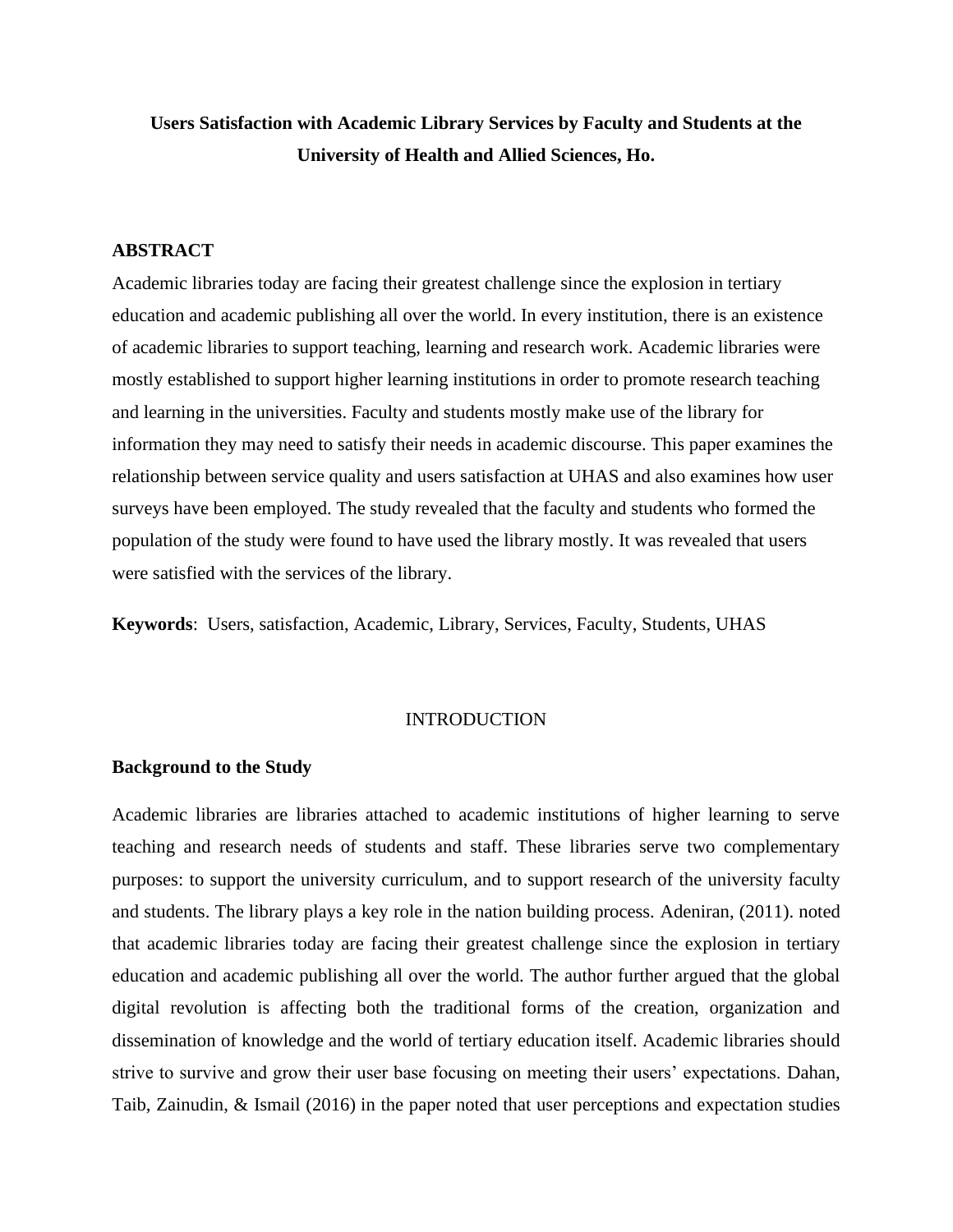have become one of the most popular studies in the area of service quality in many academic libraries. The user expectations and satisfaction has been used to determine the service quality which is seen as critical for service organizations to position themselves strongly in a competitive environment Jayasundara, 2008.

# **The Structure of the University**

The University of Health and Allied Sciences, Ho (UHAS) was established by an Act of Parliament (Act 828 in December, 2011) and envisioned to become a pre-eminent research and practically oriented health educational institution dedicated to community service. The main campus including the central administration is in Ho. A second campus is located in Hohoe.

The University started operations in September, 2012 with 154 students. Students' population currently stands at 3,752 (3,727 undergraduates and 25 postgraduates) while the staff strength is 611. Staff to student ratio in UHAS is 17:1, which is currently the best among all state universities in Ghana.

The University currently runs eighteen (18) undergraduate programmes in six (6) schools and one (1) institute, namely; School of Allied Health Sciences (SAHS), School of Basic and Biomedical Sciences (SBBS), School of Medicine (SOM), School of Nursing and Midwifery (SONAM), School of Public Health (SPH), School of Pharmacy (SOP) and Institute of Health Research (IHR). Others yet to be established are School of Sports and Exercise Medicine, School of Dentistry, Institute of Medical Education and Institute of Traditional and Alternate Medicine.

# **Statement of the Problem**

Libraries are established to provide information resources and services to meet users' information needs. The purpose of a library is defeated if its users are not able to meet the satisfaction level they required with the resources and services it provides. This study is to find out if users of UHAS library are being satisfied with the services the library renders to them.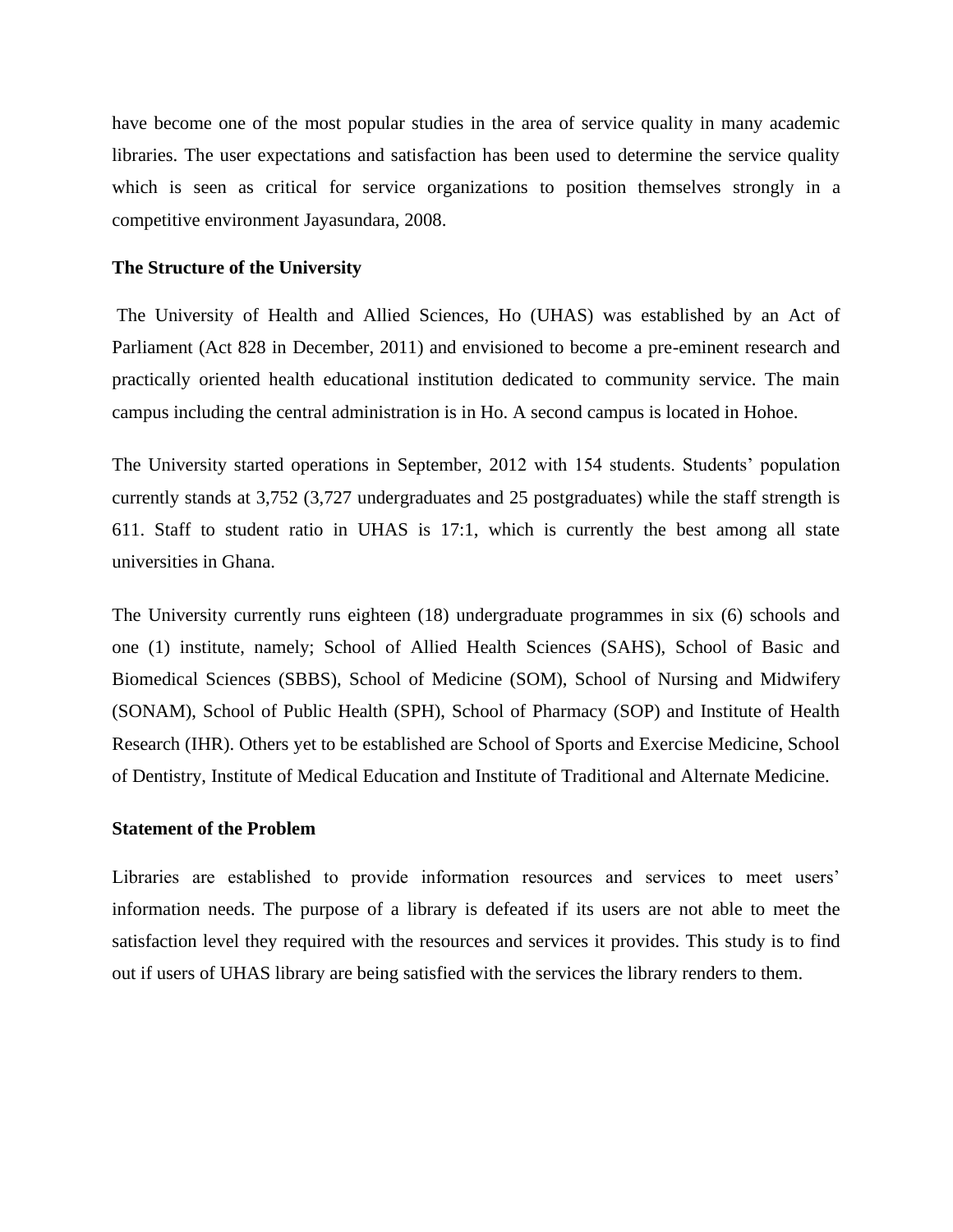# **Objectives of the Study**

This study was undertaken to:

- 1. Identify who amongst the academic staff and students used the library mostly.
- 2. Identify any challenges faced by users in obtaining needed library materials.
- 3. Examine the extent of users' satisfaction with the library services.

# **Research Question**

The study was guided by the following questions conducted at UHAS;

- 1. Which academic staff and students have the highest frequency of library use?
- 2. Does the user obtain materials on current research areas in the library?
- 3. Are users' able to access the needed information easily?
- 4. What is the users' opinion of the conduciveness of the library environment?
- 5. Does the users' find the library staff efficiency relatively satisfactory with the services they render?

# **Limitation of the study**

The scope of study is narrowed to a single public university in Ghana that is UHAS. The data is a representative; it limits itself to the University faculty members and students' on campus in all the seven schools and dealt with 50 participants. Extending the selection of participants to other campuses or increasing the sample size will have altered the results of the study.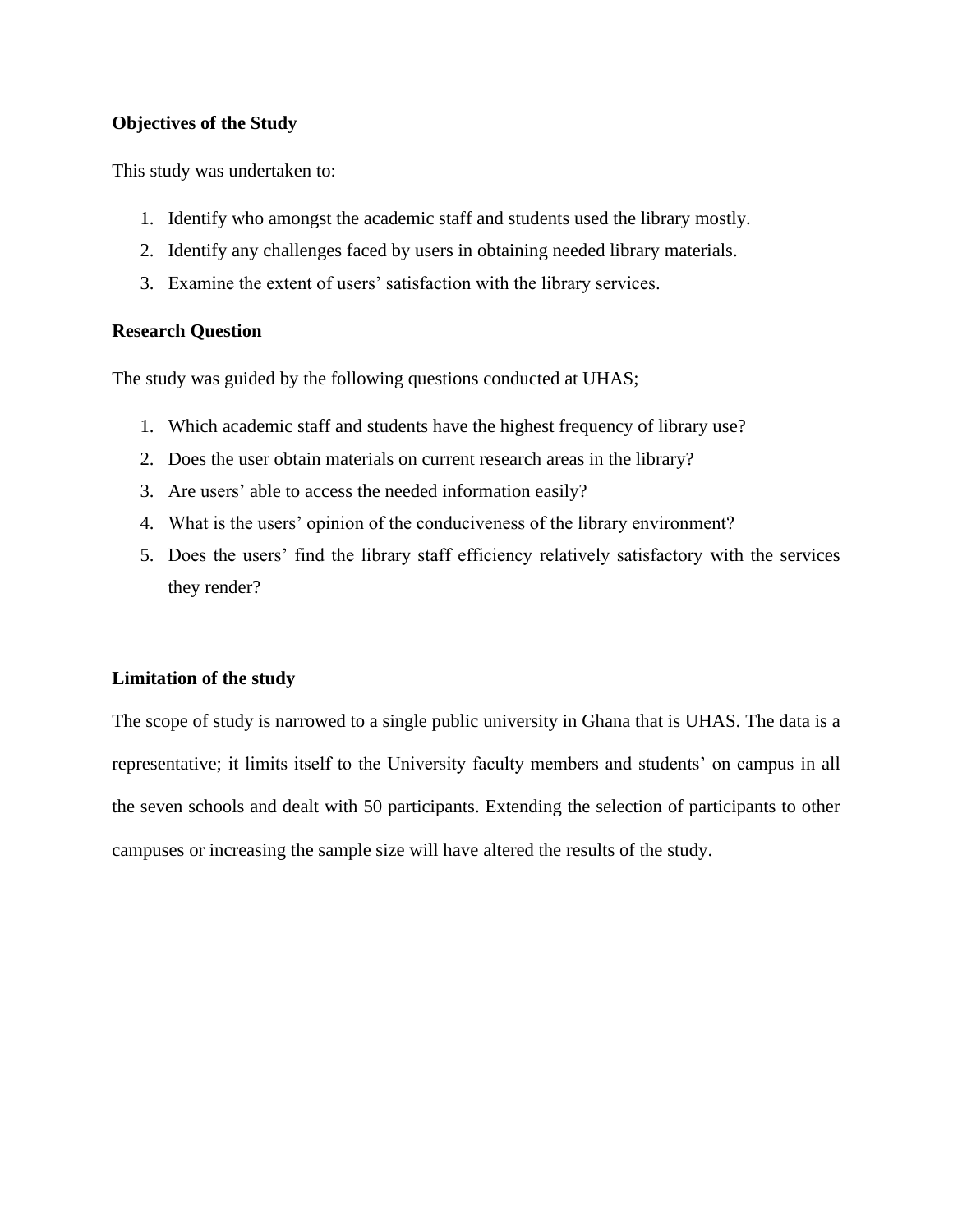#### **LITERATURE REVIEW**

Libraries are services oriented organizations established for the provision of relevant information resources and quality services to meet their users' information needs. Sowole (1995) noted that users are described as the raison (reason for existence) of the library. Meeting the information needs of users requires the provision of the actual information resources and services that will satisfy the needs of users. Simmonds (2001) stated several factors that can influence user's satisfaction; these factors include responsiveness, competence and assurances, tangibles and resources. Sowole (1995) implored librarians to make maximum efforts to ensure that their library users derived the best possible benefits from the services they render. Materials are to be provided by libraries to support learning, teaching and research processes and to provide assistance to users. Simmonds and Andaleeb (2001) argued that providing quality services in academic libraries is now a major issue among academic librarians; they see the library more in terms of the provision and access to service quality than as just a physical place. Technology and automation have also changed the way people perceived libraries. As a result, the roles of libraries and librarians themselves have been re-evaluating their role as reflected in many literatures. The librarians should implore high provision of library services as more important to users than the mere physical library building. The perspective as stated in Simmonds  $\&$ Andaleeb's article entitled: Usage of Academic Libraries: the role of service quality, resources, and user characteristics (2001) evidenced in several recent studies on users' satisfaction with academic library services. The authors stressed that access to information provided by libraries is seen as more important than the materials physically available in a library. Quality service is a competitive necessity for businesses and service organizations. Assessing service quality is therefore the first step in retaining customers in today's competitive environment. When library customers are faced with a variety of alternative channels of information delivery, many of which are more convenient and can compete on cost, libraries need to re-examine the range and quality of their services they render and develop systems for proper interrogations and consultations and cooperation with their customer needs and expectations as the topmost priority in order to meet the satisfaction needs they want. Abagai (1993) noted that the use of library by users and indeed their satisfaction with library services depends on the availability of suitable learning materials, accommodation and competent staff in the library. Furthermore, Abagai, argued that the main objective of any library is to support the mother institution so that the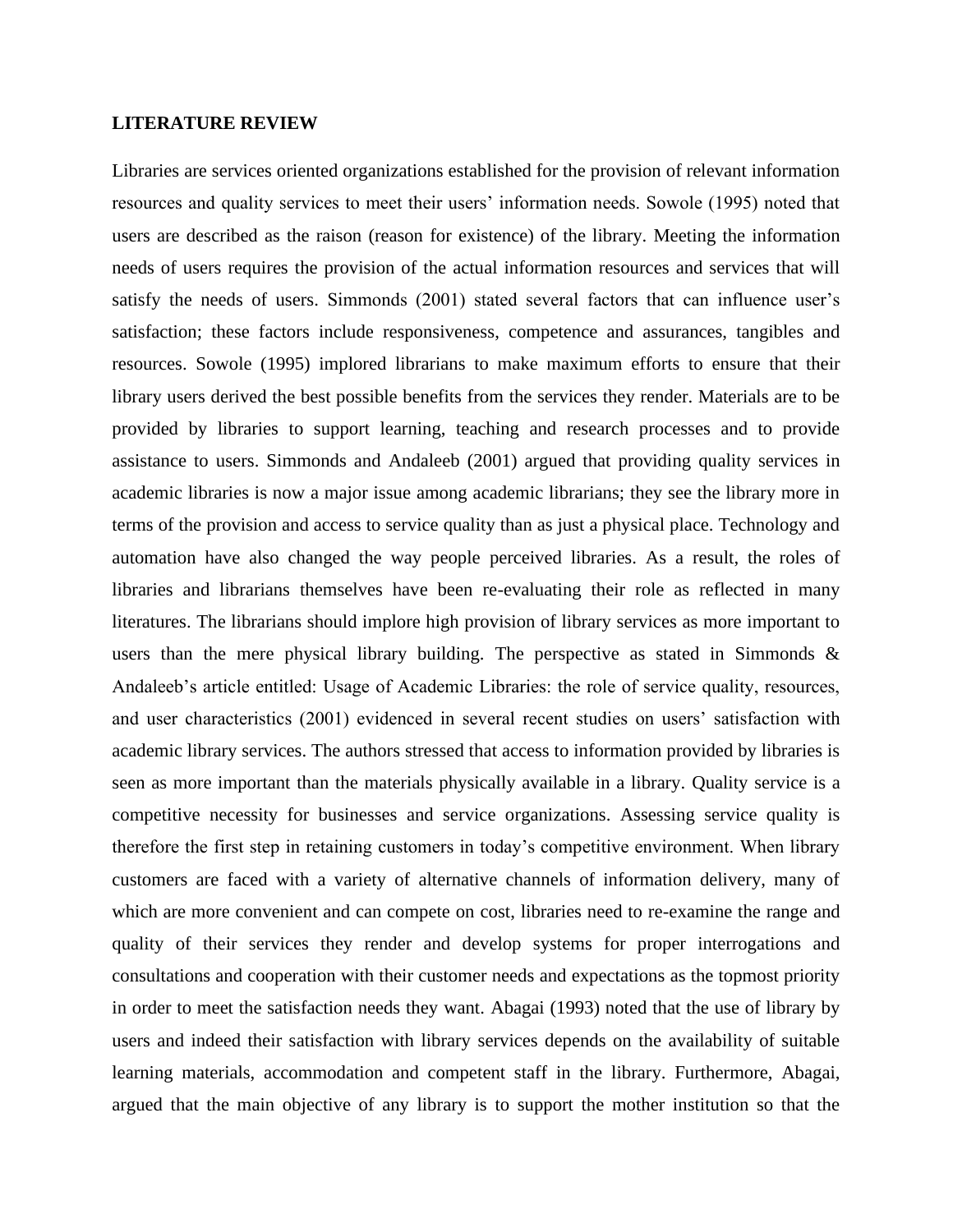objectives laid down can be achieved through systematic acquisition and organization of all forms of recorded information in all fields pertinent to the goals of the institution and by making such information available to the members of the institution. Again,Simmonds and Andaleeb (2001) posited that by providing quality services and satisfaction to users, academic and research libraries distinguish their services through friendly, helpful and knowledgeable advice and the best technological resources available. Because academic library uses have varying needs and expectations, it is the responsibility of the library staff to know these needs and expectations in order to strive high to meet them. Igben (1993) noted that for a library to be most functional, the services it renders should correspond closely with the needs of its users. Ensuring that relevant information resources are provided and made accessible to users and this helps in a long way to encourage users to regularly visit the library more often. Again, Simmonds and Andaleeb (2001) stated that the effectiveness of libraries has often been measured by the volume of library materials available to patrons, the amount of use of services and resources, and apparent satisfaction of patrons. Song (2009) writes on designing library services based on user needs. He noted that user needs change continuously and recognize also the need to reach out to users with new services. Ikolo (2015) evaluates the services and collection of the Federal Medical Centre Library, Owerri, Nigeria. His findings revealed that the librarians were not proactive and that there was no personalized information service in place. The author concludes that the basic tools and facilities for the delivery of qualitative library services are either available in inadequate quantities or completely non-existence; this according him explains why most of the patrons are not satisfied with the library services. A number of recommendations were offered to improve the situation. Dougherty, Jones, Lahr, & Pheatt, (2016) said when a customer contacts companies for a service, they care about certain things. Their recent research demonstrates that most customers care most about two things: is the frontline employer knowledgeable? And is the problem resolved on the first call? The result shows that more than half of the customers surveyed across industries said they have had bad service experience and nearly the same fraction think many of the companies they interacted with do not understand or care about them. On the average, 40% of customers who suffer through bad experiences stop doing business with the offending company. The findings here serve as inspiration for this study. Mundt (2003) conducted a research on users' satisfaction in order to determine the quality of service in selected libraries.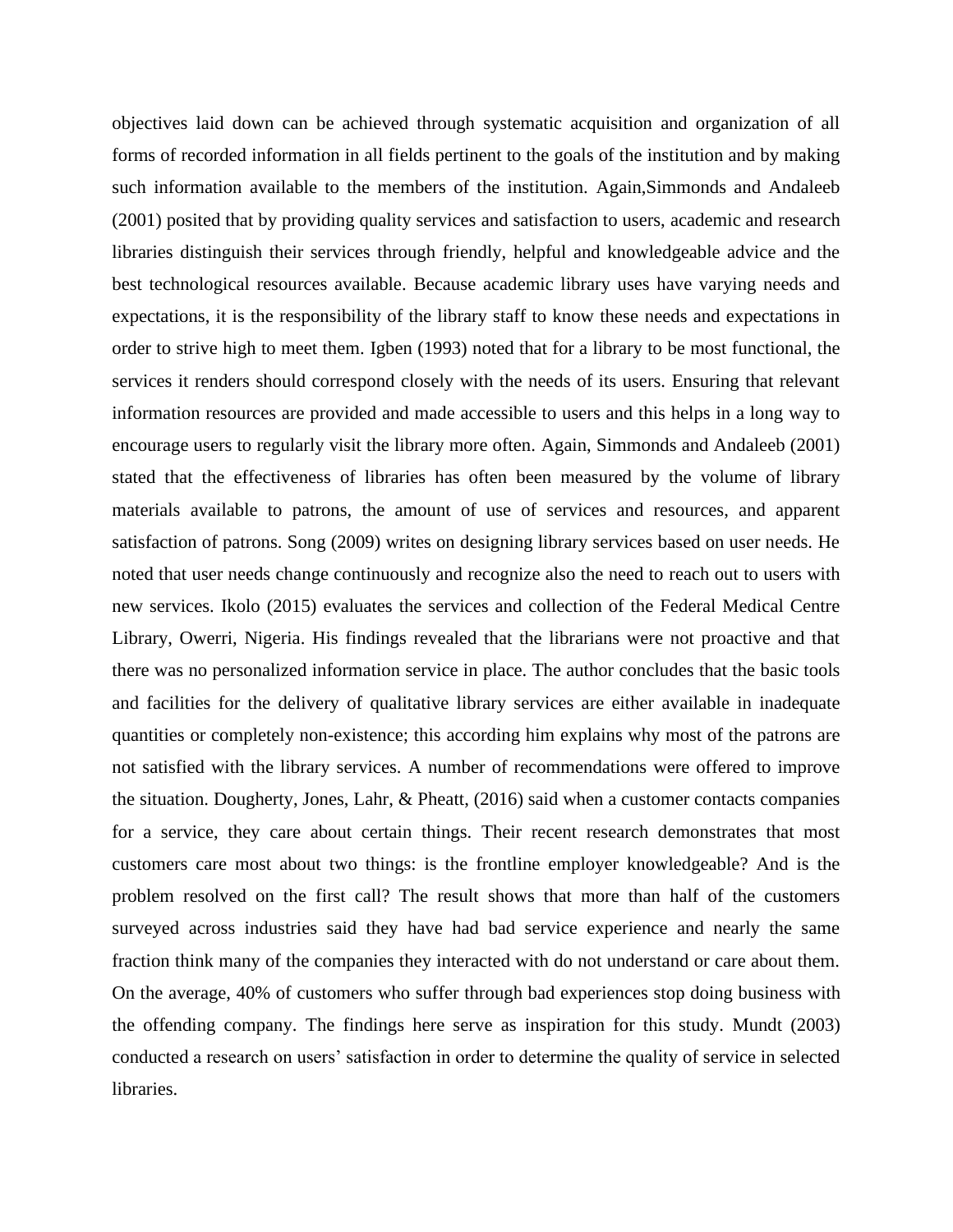The survey carried out indicates that comparative data are suitable means of identifying cases of "best practice" in service institutions, customers satisfaction is regarded as customer can get more benefits than their cost (Liu and Yen, 2010). Customer satisfaction plays the most important role in total quality management. In comparison with other traditional performance measures, customers' satisfaction is probably less sensitive to seasoned fluctuations, changes in costs or changes in accounting practices (Kotler, 2006) therefore; many researchers consider customer satisfaction to be the best indicator of a company's future profit. Martensen and Gronholdt (2003) reviewed literatures and survey focused groups indicating that key determinant for library service quality were: electronic resources, collection of printed materials or publications, other library services, technical facilities, library environment and human side of user service. Majid et al. (2001) applied a questionnaire survey to investigate all possible factors that had great impact on library performances. The result showed that collections equipment and physical facilities were viewed as most important issues. Brady et al. (2001) employed LISREL analysis to study customers of fast –food restaurant in America and Latin America the result indicated that there was a certain relationship between a quality and customer satisfaction based on different cultural background. In addition, service quality had significantly impacted on customers' satisfaction. Sureshchander et al. (2002) found that service quality and customer satisfaction were highly related. Users' expectations have increased as a result of rapid development of advanced information technology, increasing generation of new knowledge and information availability from print as well as online media. Users' satisfaction and optimization of resources have become an important area for libraries to maintain awareness of. Many libraries especially university libraries are focusing on evaluating the users' needs and their satisfaction with their services. Users' surveys can provide useful perceptions of service quality in libraries. For example, Texas university libraries conducted focus group studies in 2001 with graduate and undergraduate studies in order to gather specific information related to their satisfaction and be confident in the assistance provided at the library service points. The sessions revealed that users were generally pleased with the assistance provided them by professional staff at reference desks and that they found librarians to be usually patient and helpful although there were some elements of dissatisfaction identified by the respondents. The findings of such studies are being used to improve library directional tools and to improve staff training for public service staff (Crowley and Gilreath, 2002). Similarly, Hiller (2001) has mentioned that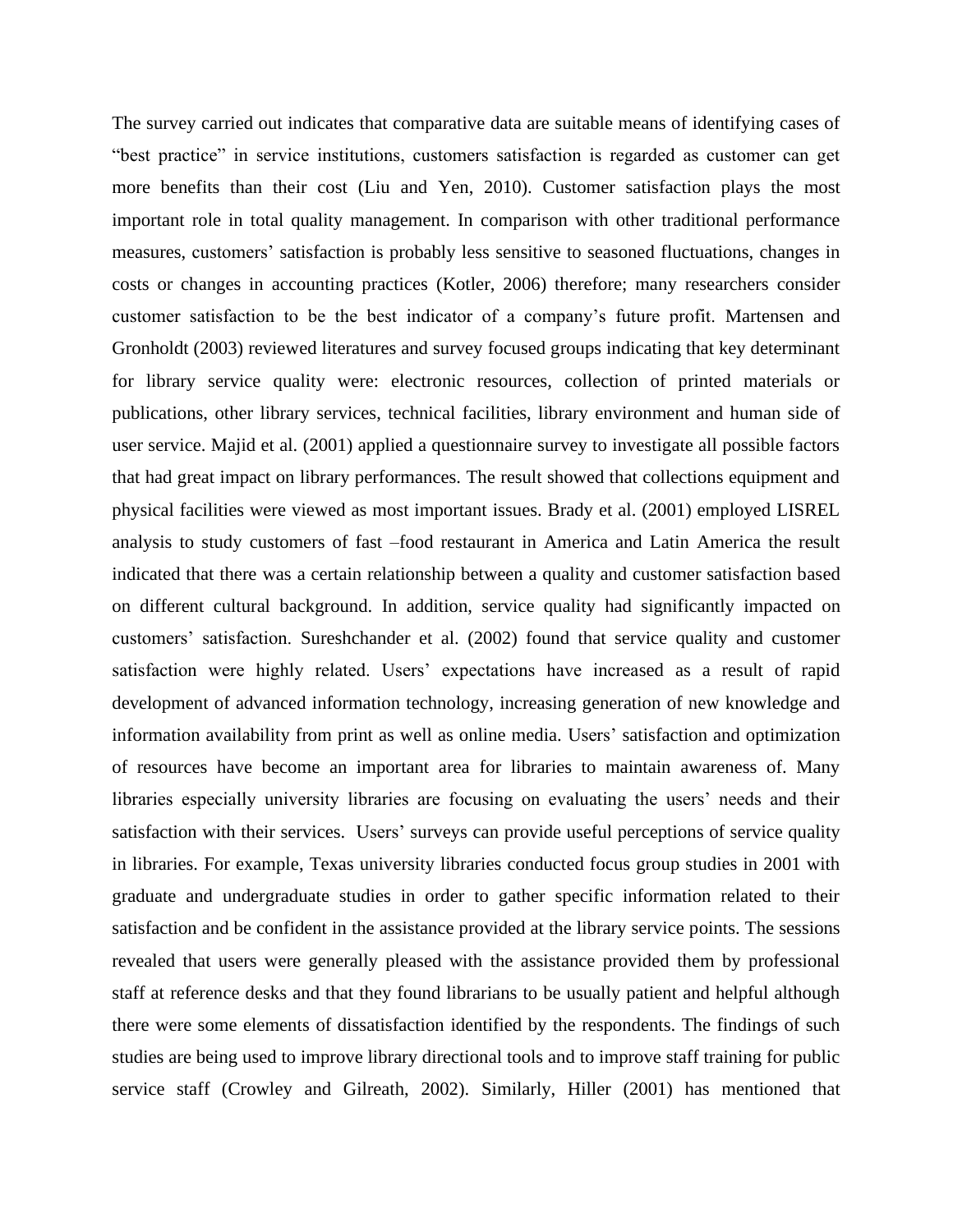information needs and expectations are continuously changing in the rapidly changing information scenario. Libraries need to re-orient their collections, services and facilities to keep pace with these advancements. User feedback is considered as a more reliable factor in measuring the utility and effectiveness of any library. This is the reason that library user surveys have become widespread in academic libraries in the 21<sup>st</sup> century. Surveys have been used as a tool to assess service quality and user satisfaction.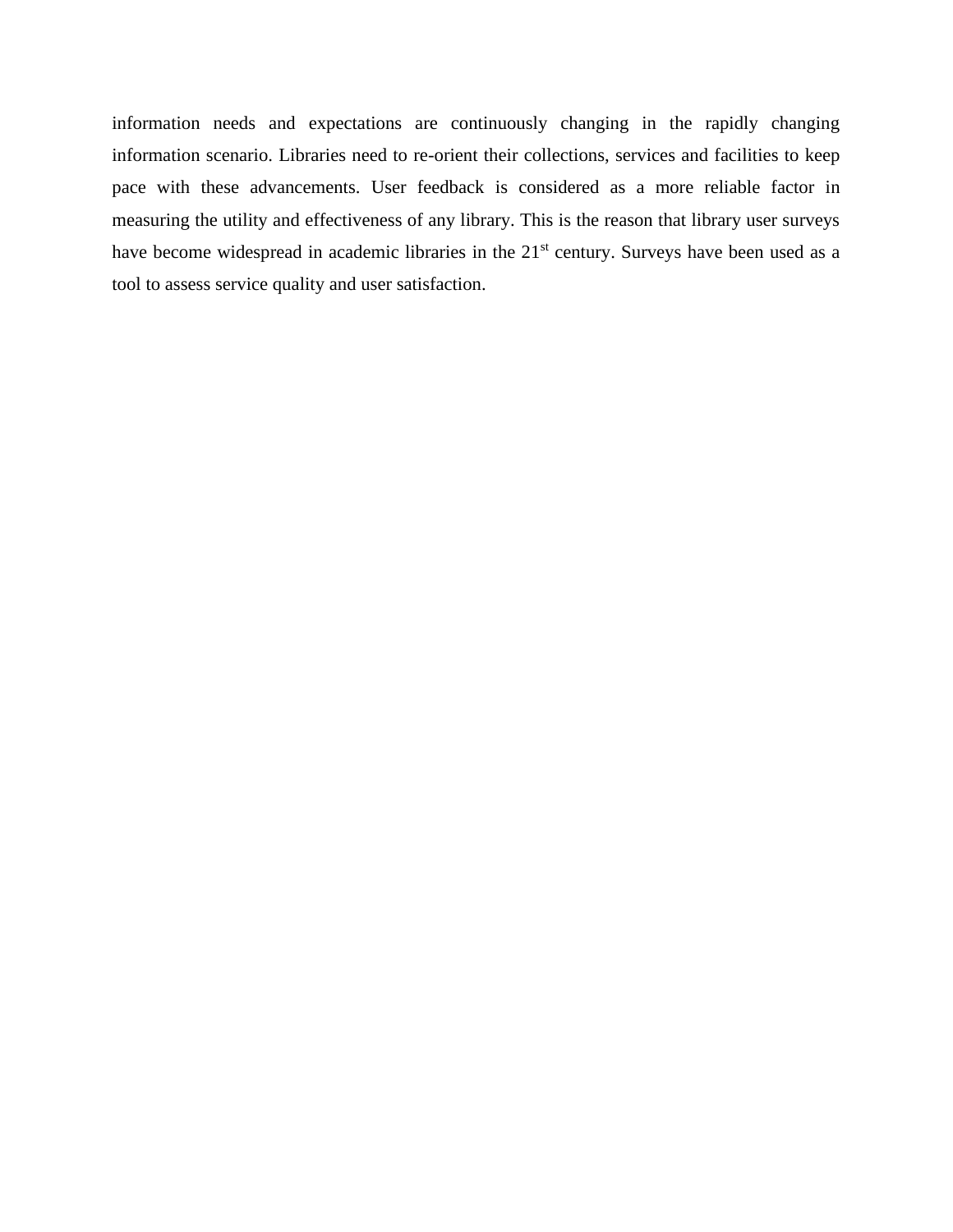# **METHODOLOGY**

A survey research method was adopted for the study because similar studies adopted this approach. Population of the study comprised of 200 and was shared among faculty and students out of which the questionnaires were distributed to 50 faculty and 150 students from seven (7) schools at UHAS, namely, School of Medicine (SOM), School of Pharmacy (SOP), School of Nursing and Midwifery (SONAM), School of Basic and Biomedical Sciences (SBBS), School of Allied Health Sciences (SAHS), School of Public Health (SPH) and School of Sports and Exercise Medicine (SSEM) to collect data. A closed-ended questionnaire was used to collect the required data from participants as it was convenient for both the participants as well as the researcher. A total of 199 questionnaires were duly completed and found useable for the study. The data was analysed using simple percentages and frequency counts.

| Gender                                                       | <b>Faculty</b> | Percent $(\% )$ | <b>Students</b> | Percent $(\% )$ |
|--------------------------------------------------------------|----------------|-----------------|-----------------|-----------------|
| Male                                                         | 21             | 42.0            | 65              | 43.33           |
| Female                                                       | 28             | 56.0            | 85              | 56.67           |
| No Response                                                  |                | 2.0             |                 |                 |
| <b>Total</b>                                                 | 50             | 100             | 150             | <b>100</b>      |
| $\mathbf{m}$ iin $\mathbf{m}$<br>$\sim$ $\sim$ $\sim$ $\sim$ |                |                 |                 |                 |

| Table 1: Demographics of Respondent(s) based on Gender |  |  |
|--------------------------------------------------------|--|--|
|--------------------------------------------------------|--|--|

Field Data, 2021

The data showed both males and females holistically participated in the study with a total population of 199 out of 200 participated and the responses were good. 1 (2.0%) faculty did not indicate gender.

|  |  |  | Table 2: Status of Respondents' |
|--|--|--|---------------------------------|
|--|--|--|---------------------------------|

| <b>Status</b>   | <b>Frequency</b> | Percent $(\% )$ |  |
|-----------------|------------------|-----------------|--|
| Faculty         | 49               | 98.0            |  |
| <b>Students</b> | 150              | 100.0           |  |
| No response     |                  | 2.0             |  |
| <b>Total</b>    | 200              | <b>100</b>      |  |

Field Data, 2021

The data presented in table 2 showed the breakdown of the target population by status. It revealed that 49(98.0%) were faculty and 150(100.0%) were students while 1(2.0%) of the respondent did not indicate the status. This informs that the participation in the study although voluntary but was relevant to the satisfaction needs of the respondents.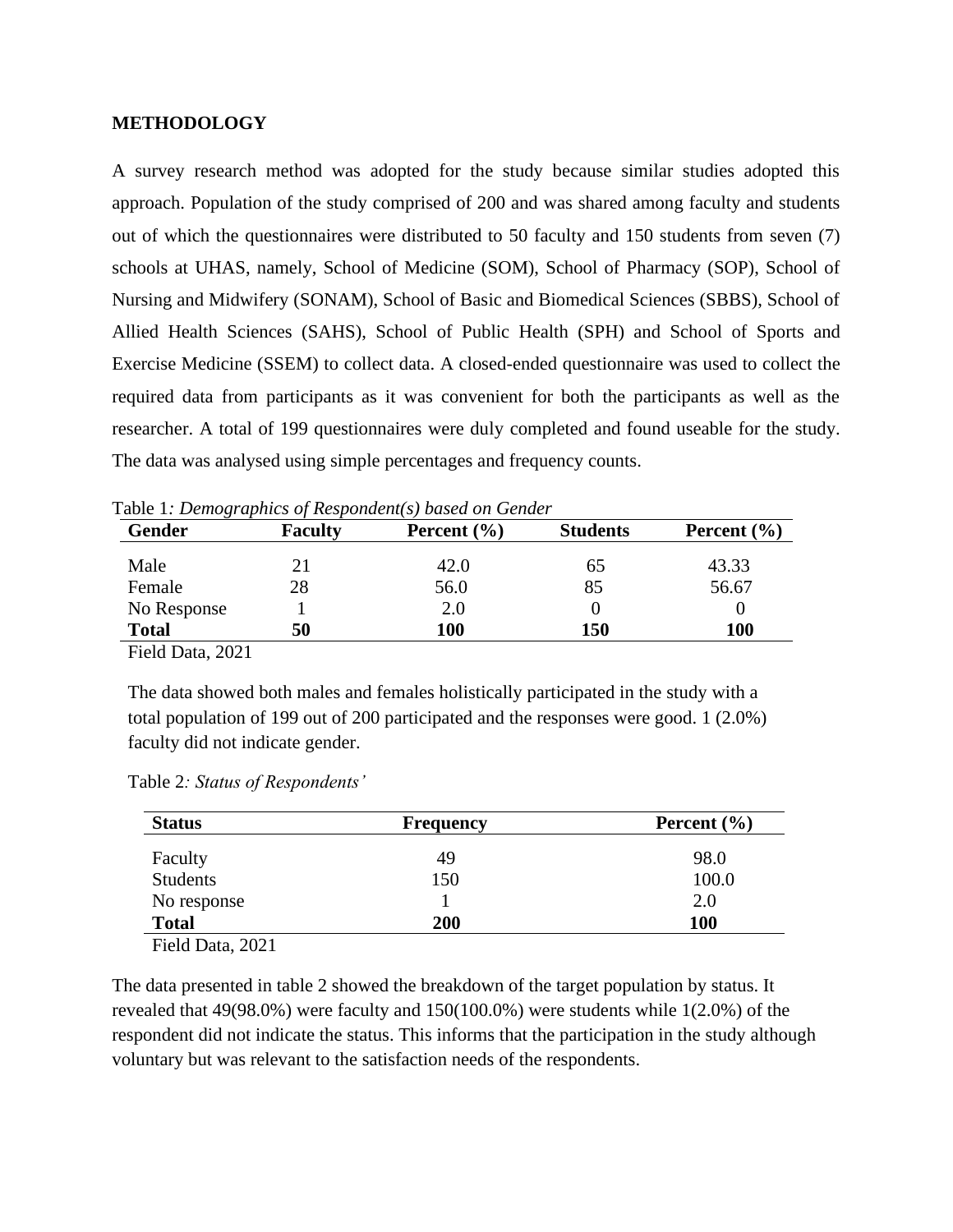| <b>School/Department</b>                      | <b>Faculty</b> | (%)        | <b>Students</b> | $($ %)     |
|-----------------------------------------------|----------------|------------|-----------------|------------|
| School of Medicine (SOM)                      | 5              | 10%        | 20              | 13.33%     |
| School of Pharmacy(SOP)                       | 8              | 16%        | 25              | 16.67%     |
| School of Nursing & Midwifery(SONAM)          | 13             | 26%        | 30              | 20%        |
| School Basic and Biomedical Sciences (SBBS)   | 8              | 16%        | 22              | 14.67%     |
| School of Allied Health Sciences (SAHS)       | 5              | 10%        | 18              | 12%        |
| School of Public Health(SPH)                  | 7              | 4%         | 22              | 14.67%     |
| School of Sports and Exercise Medicine (SSEM) | 3              | 6%         | 13              | 8.67%      |
| No response                                   | 1              | 2%         | $\Omega$        | $0\%$      |
| <b>Total</b>                                  | 50             | <b>100</b> | 150             | <b>100</b> |

Table 3*: Breakdown of Respondents' by schools/Department*

Field Data, 2021

The data collated based on departmental response was encouraging in the sense that majority of the respondents 36 faculty members, representing (72.0%) and 99 students representing (66.0%) from four schools out of seven sees the need to part take in the study and have shown their interest and willingness on the feedbacks received.

| <b>Frequency Use</b> | <b>Faculty</b> | $\mathcal{O}(6)$ | <b>Students</b> | $\frac{9}{6}$ |
|----------------------|----------------|------------------|-----------------|---------------|
| Very often           | 10             | 20.0             | 45              | 30.0          |
| Often                | 25             | 50.0             | 100             | 66.67         |
| Not often            | 14             | 28.0             | 5               | 3.33          |
| No response          |                | 2.0              | $\theta$        | $\theta$      |
| <b>Total</b>         | 50             | 100              | 150             | <b>100</b>    |

Table 4*: Frequency of Respondents' use of the University Library*

Field Data, 2021

From Table 4, it was revealed that 10(20.0%) of faculty and 45(30.0%) of students use the library very often whereas more than half of the faculty 25 (50.0%) and students 100 (66.67%) said they use the library often while the representation of faculty and students who do not often use the library were marginal this represents 14 (28.0%) of faculty and 5 (3.33%) of students. This suggests that the library is relevant in the development of the learning outcomes of students and also assist faculty in research; hence, its use should be encouraged at all times. Also, most of the respondents have seen the use of library.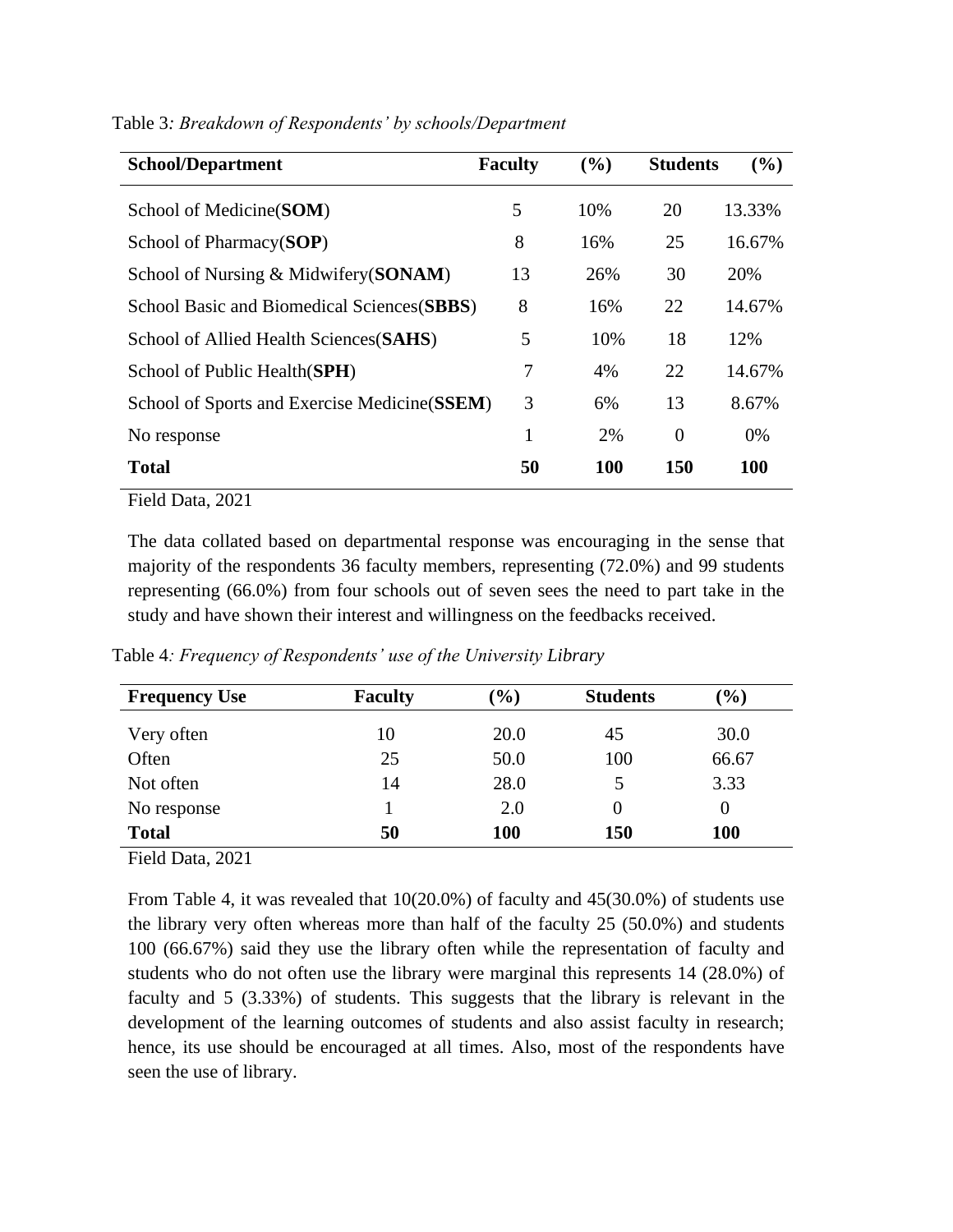| <b>Perception of Access</b> | <b>Faculty</b> | (%)        | <b>Students</b> | (%)        |
|-----------------------------|----------------|------------|-----------------|------------|
| Very satisfied              | 5              | 10.0       | 40              | 26.66      |
| Satisfied                   | 30             | 60.0       | 85              | 56.67      |
| Dissatisfied                | 14             | 28.0       | 25              | 16.67      |
| No response                 | 1              | 2.0        | $\overline{0}$  | $\theta$   |
| <b>Total</b>                | 50             | <b>100</b> | <b>150</b>      | <b>100</b> |

Table 5*: Perception of Access to Resources (materials) on current research areas*

Field Data, 2021

Based on the responses captured in Table 5, access to resource materials on current research areas by faculty and students were very good. This showed that 30(60.0%) of faculty and 85 (56.67%) of students were satisfied with access to materials on current research areas of interest to them and has helped to facilitate their work as well as support the faculty in teaching and learning and preparation of their lessons. A faculty did not give his or her respond to the data reported. Both faculty and students were satisfied with the materials stocked in the library and its easy accessibility and retrieval.

Table 6*: The Process of Obtaining needed Information for research from the Library promptly*

| <b>Process of Information</b> | <b>Faculty</b> | $\mathcal{O}_\mathbf{0}$ | <b>Students</b> | $\mathcal{O}(6)$ |
|-------------------------------|----------------|--------------------------|-----------------|------------------|
| Very satisfied                |                | 10%                      | 35              | 23.33%           |
| Satisfied                     | 35             | 70%                      | 105             | 70%              |
| Dissatisfied                  | 9              | 18%                      | 10              | 6.67%            |
| No response                   |                | 2%                       |                 |                  |
| <b>Total</b>                  | 50             | 100                      | 150             | <b>100</b>       |

Field Data, 2021

From Table 6, 35(70.0%) of faculty and 105(70.0%) of students were satisfied as they obtained the needed information from the library for their academic work and research activities whereas very few were dissatisfied and 1(2.0%) of faculty did not give any respond. It implied that the library meets the needed information needs of their clients promptly.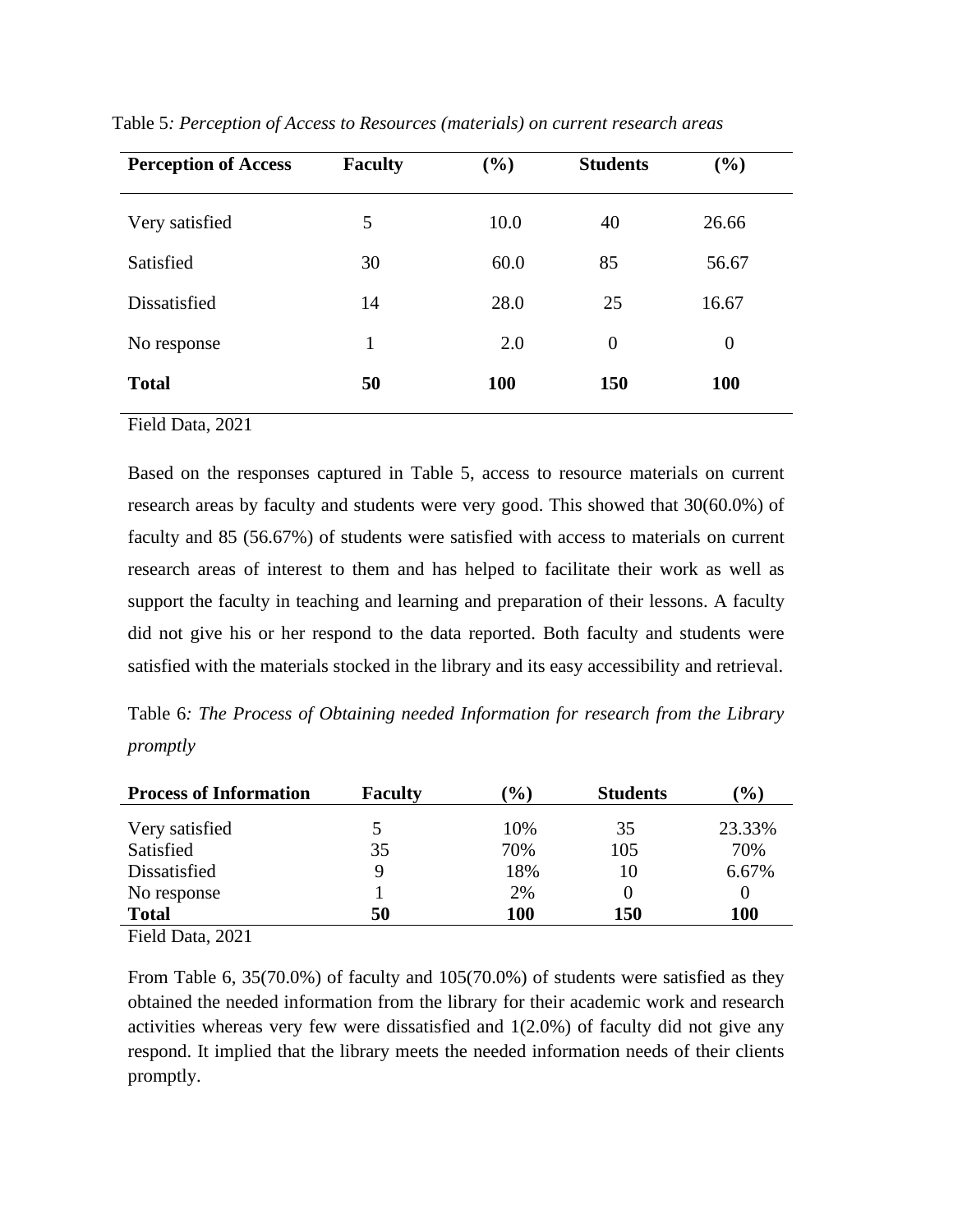| <b>Perception</b> | <b>Faculty</b> | $(\%)$     | <b>Students</b> | $(\%)$     |
|-------------------|----------------|------------|-----------------|------------|
| Yes               | 35             | 70%        | 145             | 96.67%     |
| Somehow           | 15             | 30%        | 5               | 3.33%      |
| N <sub>0</sub>    | $\overline{0}$ | $\theta$   | 0               | $\theta$   |
| <b>Total</b>      | 50             | <b>100</b> | 150             | <b>100</b> |

*Table 7: Respondents' Perception of the library environment*

Field Data, 2021

When the participants were asked on the perception of the library environment, It was revealed that majority representing 35(70.0%) of faculty and 145(96.67%) of students said "Yes" whereas 15(30.0%) of faculty said "Somehow". This response from the faculty was in line with the fact that the space available is not enough; hence there is a need for more space. It clearly shows that the library environment is conducive in terms of its serene, independent nature and comfort for leaning and research activities but lacks space.

| <b>Perception</b> | <b>Faculty</b> | $(\%)$         | <b>Students</b> | $(\%)$           |
|-------------------|----------------|----------------|-----------------|------------------|
| Yes               | 40             | 80%            | 135             | 90%              |
| Somehow           | 10             | 20%            | 15              | 10%              |
| N <sub>o</sub>    | $\overline{0}$ | $\overline{0}$ | $\overline{0}$  | $\boldsymbol{0}$ |
| <b>Total</b>      | 50             | <b>100</b>     | 150             | <b>100</b>       |

*Table 8: Respondents' Perception of the staff efficiency* 

Field Data, 2021

The data presented therefore indicates that the library staffs were efficient and effective in the discharge of their routine duties. This can be seen from the table above. The response again showed that the staff of the library provided relevant and personalized services to the users and also assist them with their information needs on timely basis. In summary, the participants were happy with the services rendered to them by the library staff.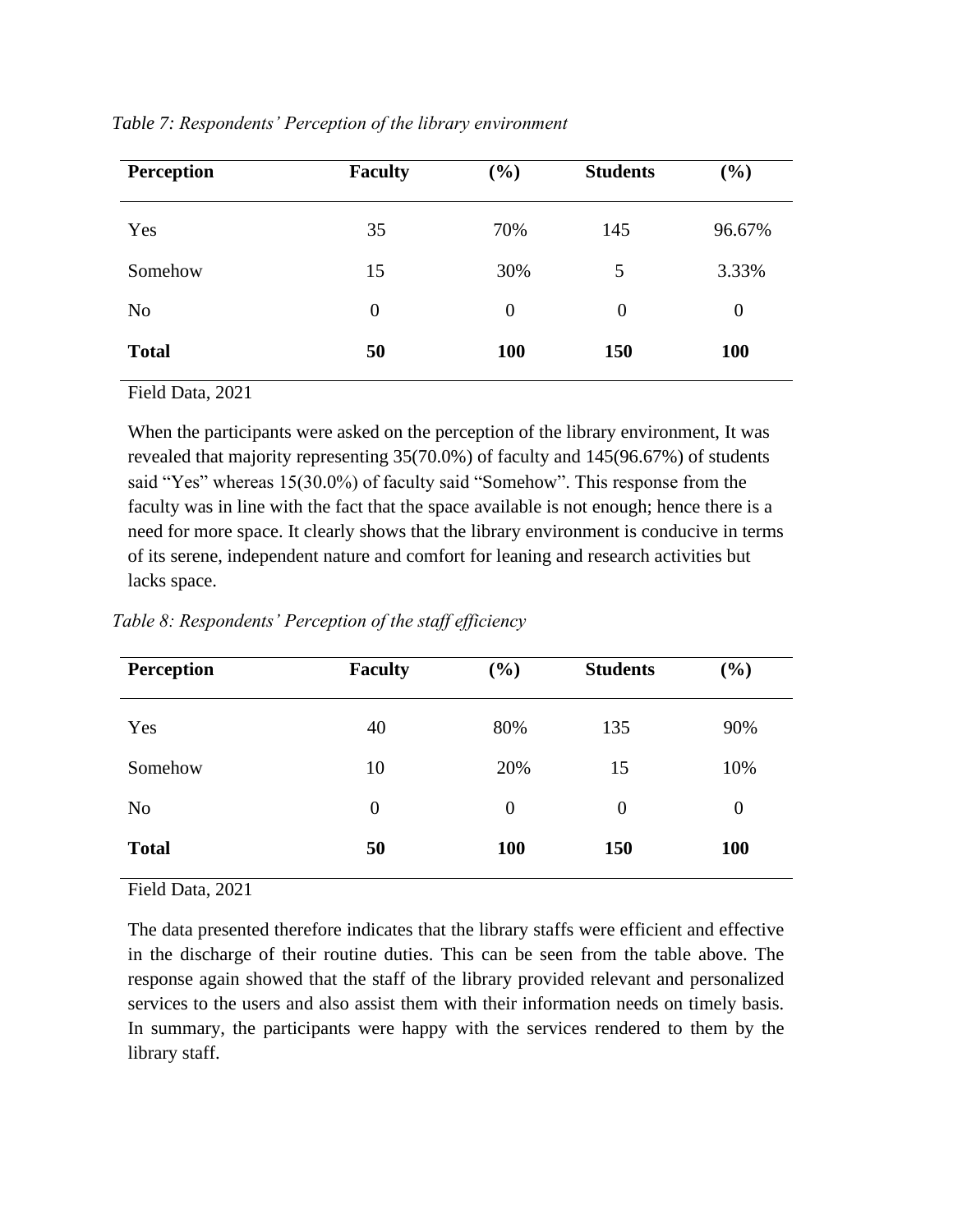# **DISCUSSION**

The findings of this study revealed that users' satisfaction is a function of the quality of staff and services of a library. It implies that user-satisfaction with services in libraries which are wellstocked and the materials properly arranged and labeled by well-qualified experienced staff would be significantly higher than user satisfaction with libraries with less qualified and impolite staff. Users would always be encouraged to make use of the library where the quality of services rendered to them will help satisfy their requests. It was revealed that provision of relevant information on materials, access points and conducive environment for learning, teaching and research lead to an increase in the use of the library.

These findings confirm the earlier findings of Simmonds and Andaleeb (2001), Abagai (1993), Martensen and Gronholdt (2003), King (2005) and Hiller (2001). These studies observed in their findings revealed that with qualified and experienced library staff, quality services are rendered to users who will always be encouraged to visit the library again. These findings found out that if services rendered to users correspond with their needs, if users' needs are identified and satisfied and if easy access points to library e-resources is provided with conducive environment is also created for teaching and research activities, readers would be encouraged to visit and use the library resources frequently.

# **CONCLUSION**

Based on the findings of this study, it was concluded that users of UHAS library were satisfied with the library services, however, there is a need for improvement in the services provided by the library. The purpose of this study is to enable the library to improve on the services it renders to the university community as a whole as captured in the questionnaire used for the study. This research paper would be needful to libraries to improve upon library services especially in supporting faculty in teaching and research. This study would be made available to the university library management for implementation.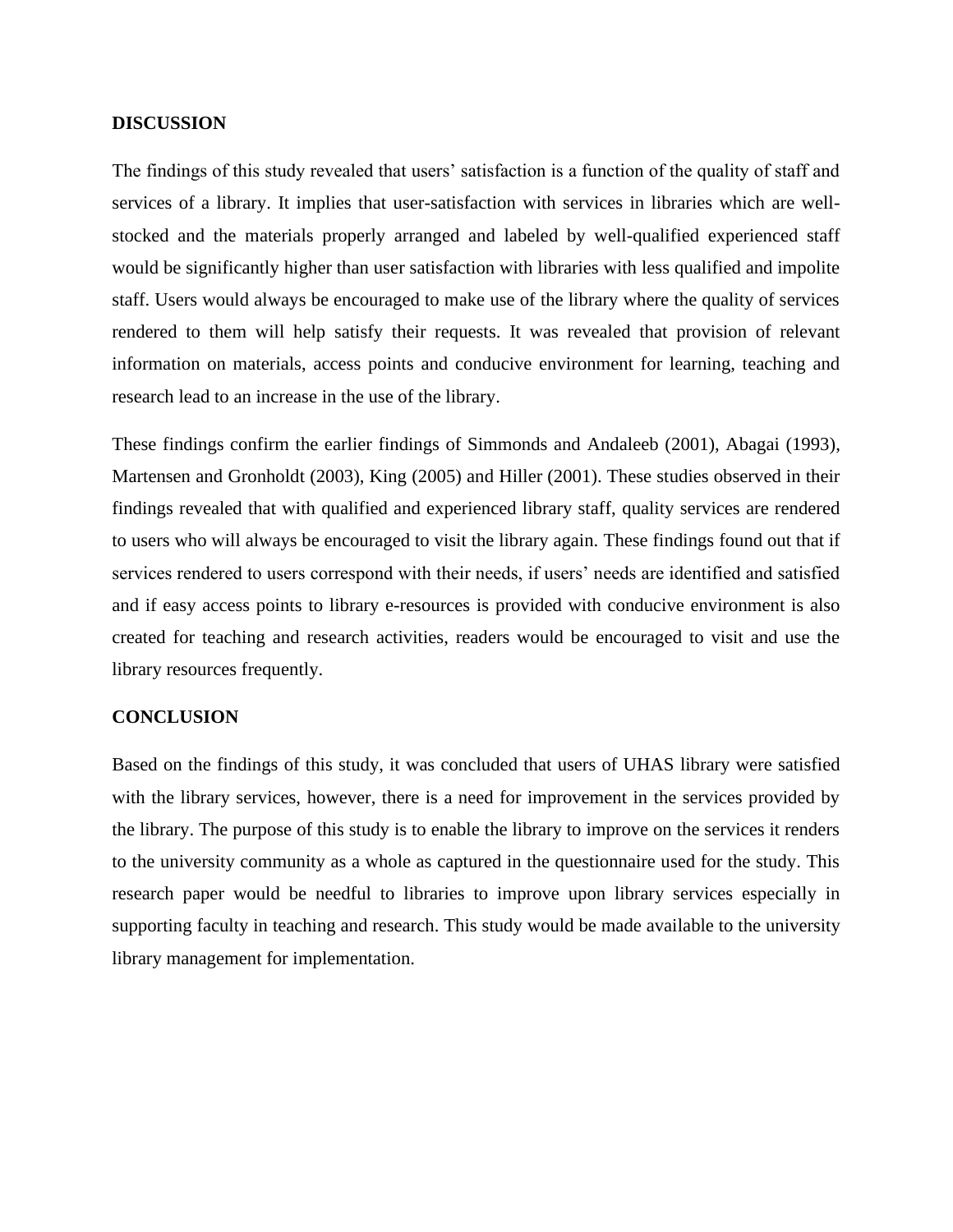# **RECOMMENDATIONS**

This study was carried out to examine users' satisfaction with academic library services precisely at UHAS library. The study aimed at identifying who among the faculty and students used the library mostly; and examine the level of users' satisfaction with library services; it was recommended that:

1. Management of UHAS library should ensure that users have inputs in what the library would stock.

2. Management of UHAS library should seek audience /attention with the faculty on books the library should acquire.

3. The user community should be adequately informed on materials that are available on the University library OPAC system as well as the website.

4. The management of UHAS library should endeavor to seek the opinion of users of the library on how the library services can further be improved.

5. The management of the library should intensify efforts to enhance the accessibility of books and internet access in the electronic library to be fully operational.

6. UHAS library management should organize proper in-service training for staff to further improve upon their skills to give quality services to users.

7. Students should be sensitized with the importance and types of materials in the library during library orientation and how they can use the materials for their academic work such as; assignments and their research works.

8. Management should ensure that good channels such as; (suggestion boxes or whatsapp lines or electronic mails) are provided in order to receive feedbacks from users who may need urgent attention.

9. Management should make provision to expand the sitting capacity of the library to contain larger number of library users.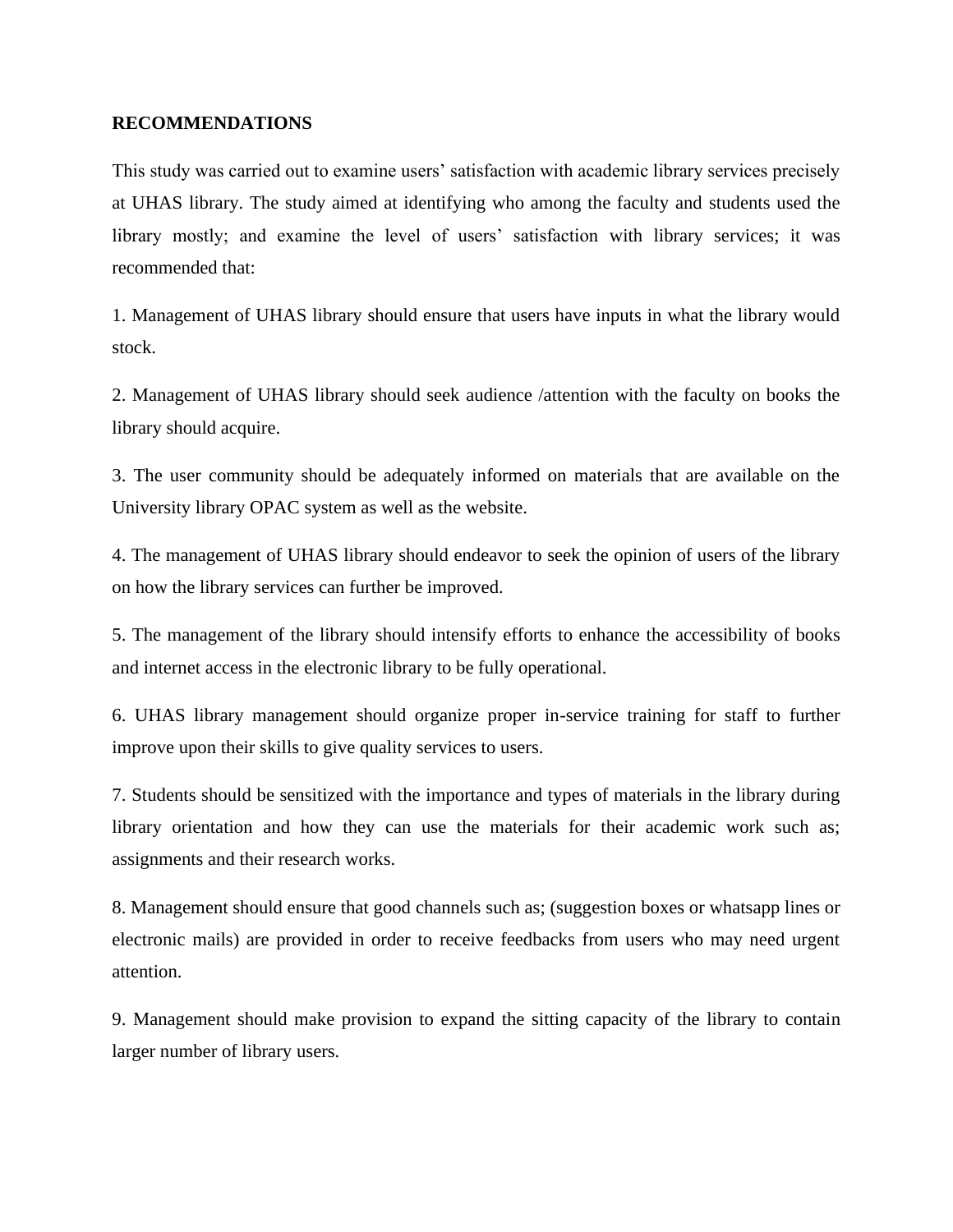## **REFERENCES**

- Abagai T (1993). The Use of Library in a Non-Residential College: A Case study of Kaduna State College of Education. Forum Academia: Multidisciplinary J. Edu., 1(1): 104.
- Adeniran, P. (2011). User satisfaction with academic libraries services: Academic staff and students perspectives. *International journal of library and information science*, *3*(10), 209- 216.
- Brady, M. K., & Cronin Jr, J. J. (2001). Some new thoughts on conceptualizing perceived service quality: a hierarchical approach. *Journal of marketing*, *65*(3), 34-49.
- Crowley GH, Gilreath CL (2002). Probing user perceptions of service quality: Using focus groups to enhance quantitative surveys. Performance Measurement and Metrics. 3(2): 78-84.
- Dahan, S. M., Taib, M. Y., Zainudin, N. M., & Ismail, F. (2016). Surveying users' perception of academic library services quality: A case study in University Malaysia Pahang (UMP) Library. *The Journal of Academic Librarianship*, *42*(1), 38-43.
- Dougherty D, Marty A (2008). What service customers really want? Harvard Business Review, September: p. 22.
- Hiller, S., (2001). Assessing user needs satisfaction and library performance at the University of Washington Library. *Library Trends, 49(4): 605-625.*
- Igben, M.,J. (1993). Students" Use of Selected Services in the Polytechnic Ibadan Library. Nig. *Lib. Inf. Sci. Rev., 11(1&2): 11-17*.
- Ikolo, V. E. (2015). Users' satisfaction with library services: A case study of delta state university library. *International Journal of Information and Communication Technology Education (IJICTE)*, *11*(2), 80-89.
- Jayasundara, C.C., (2008). User Perceptions and Expectations on E-Information Literacy Development Programmes. National University King DB (2005). User surveys: Libraries ask, 'Hey, how am I doing?' Law Lib. J., 97(1): 103-115.
- Kotler, P., (2006). Marketing management. 12th Ed., NY: Prentice Hall.